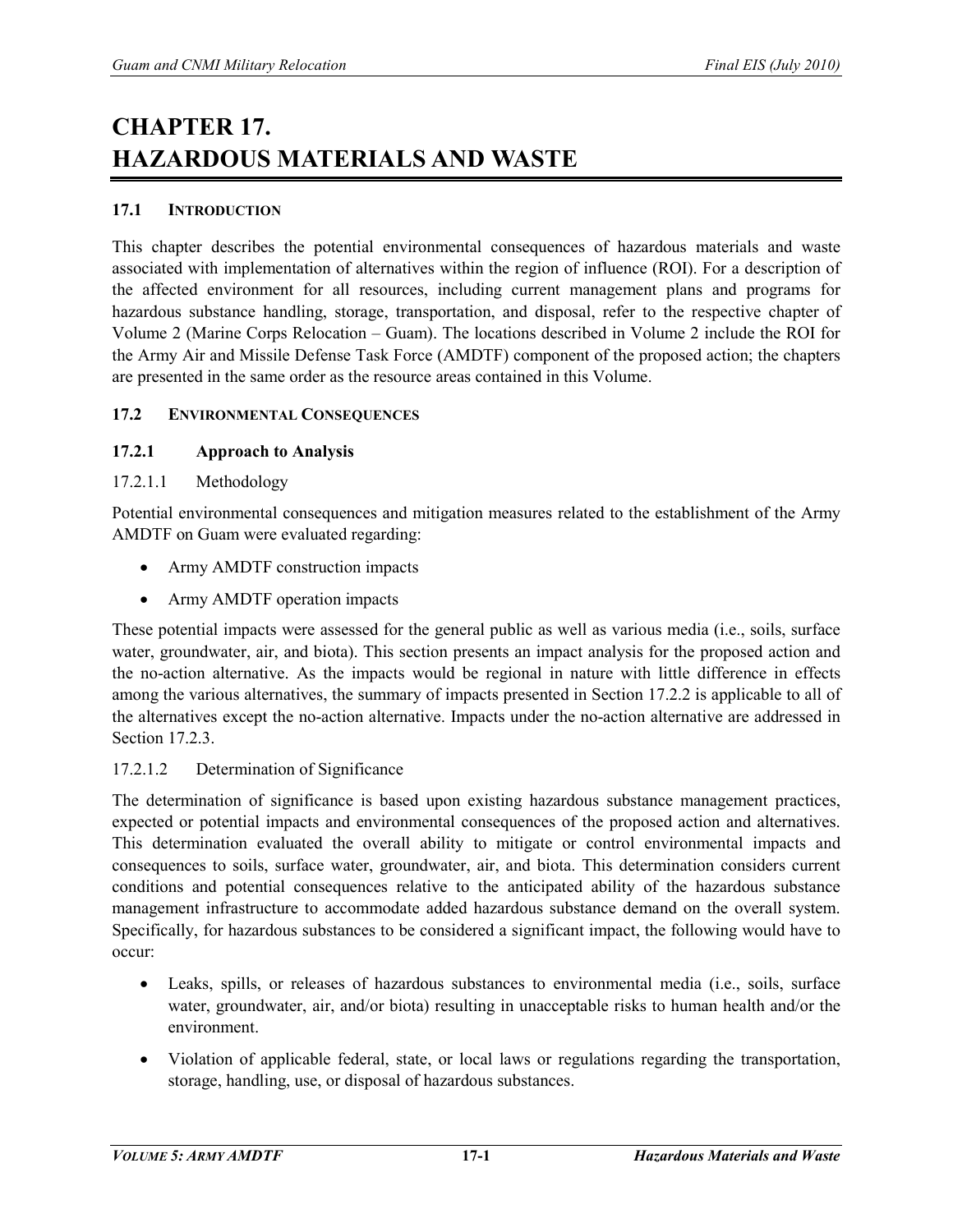## 17.2.1.3 Issues Identified During Public Scoping Process

As part of the analysis, concerns relating to hazardous substances that were mentioned by the public, including regulatory stakeholders, during the public scoping meetings were addressed.

These include:

- Address management practices for hazardous substances including hazardous wastes, toxic substances, hazardous materials, and munitions and explosives of concern (MEC).
- Describe the potential overall impacts of hazardous substances from construction and operation of proposed projects.
- Identify the projected hazardous waste types and volumes.
- Identify expected hazardous substance storage, disposal, and management plans.
- Evaluate measures to mitigate generation of hazardous waste, including pollution prevention.
- Discuss how hazardous substances on land and from ships would be managed.
- Discuss the potential for impacts to environmental media from spills, accidents, and/or releases of hazardous substances.
- Identify existing installation restoration sites.

## **17.2.2 Proposed Action**

This description of environmental consequences addresses all components of the proposed action for the Army AMDTF. This includes the headquarters/housing component and the munitions storage component, each of which has three alternatives. The weapons emplacement component has four alternatives. Detailed information on the weapons emplacement alternatives is contained in a Classified Appendix (Appendix L). A summary of impacts is presented at the end of this chapter.

#### 17.2.2.1 Construction

This subsection analyzes possible impacts related to the construction phase of the proposed Army AMDTF. Construction activities would be the same for all three components (headquarters/housing, weapons storage, and weapons emplacement) and for the alternatives of each component.

Specific activities include site preparation, site grading, trenching and excavation, installation of foundations and building structures, landscaping, and installation or improvement of roads, and other related infrastructure elements. There is a possibility that some of these planned construction project footprints could encounter sites contaminated with hazardous substances and/or MEC. If relocation of various construction projects that may encounter hazardous substances and/or MEC is not possible, several Best Management Practices (BMPs) and Standard Operating Procedures (SOPs) (see Volume 7) would be used including, but are not limited to: development of site-specific health and safety plans, the use of engineering controls (e.g., dust suppression, etc.) and administrative controls, and the use of personal protective equipment (PPE).

#### Hazardous Materials

Proposed construction activities for the proposed action would result in an increase in the use of hazardous materials. It is anticipated that the largest increases of hazardous materials would occur from the use of fuels for heavy construction equipment, construction vehicles, generators, and other construction activities. It is estimated that about 3,000 pounds (lbs) (1,361 kilograms [kg]) of hazardous materials would be used during Army AMDTF construction activities. This estimate was based upon professional judgment and Defense Reutilization and Marketing Office (DRMO) Guam hazardous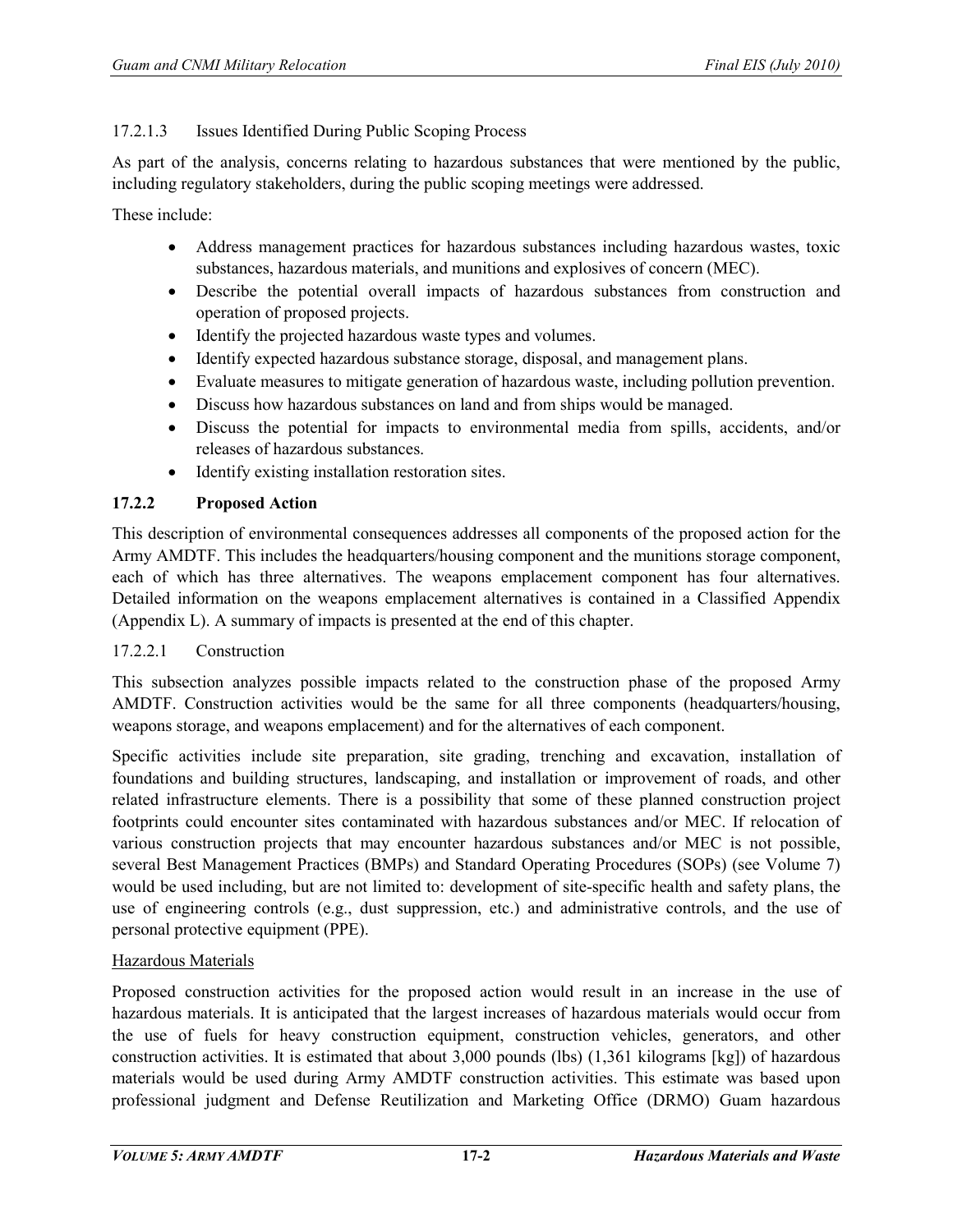material disposal data. Human health, welfare, and the environment would be protected through use of BMPs and SOPs to:

- Protect human health and the environment
- Prevent, contain, and/or clean up spills, releases, and leaks
- Provide personnel training and operational protocol and procedures
- Ensure DRMO has the ability to properly manage and dispose of anticipated hazardous materials
- Properly identify manage, and dispose of MEC associated with construction and operation of the expanded mission facilities

Due to the the projected increase in the volume of hazardous material, Alternative 1 would have the potential to result in a hazardous material impact to soils, surface water, groundwater, air, and biota. However, the increased volume of hazardous material would be handled and disposed per BMPs and SOPs (Volume 7) in accordance with all federal and local regulations, as well as with Department of Defense (DoD) requirements. Therefore, the impacts from the increase in hazardous material would be less than significant. Note that BMPs and SOPs are not considered "mitigation measures" thus no mitigation measures are proposed. The BMPs and SOPs that would be used include, but are not limited to those listed on Table 17.2-1 below. A complete listing is contained in Volume 7.

#### **Table 17.2-1. Summary of BMPs and SOPs**

*All Components and Alternatives, Except as Noted With \**

**For Soils, Water, Air, and Biota Relative to Transportation, Construction, and Operations Functions**

- Update/implement hazardous materials management plans (HMMPs) and hazardous waste management plans (HWMPs).
- Update/implement Facility Response Plans
- Update/implement spill prevention, control and countermeasure (SPCC) plans (training, spill containment and control procedures, clean up, notifications, etc.).
- Update/implement stormwater pollution prevention plans (SWPPPs)
- Ensure all DoD personnel and contractors are trained in accordance with the Guam public law (PL) 29-26 regarding the importation, handling, use, and application of pesticides (e.g., during maintenance, pre and post construction, and general operations activities). In addition, DoD will develop and implement a comprehensive Integrated Pest Management Plan (IPMP). This IPMP will encompass all activities regarding the importation, handling, storage, use, and application of pesticides as well as address prevention of the introduction of potential invasive species to Guam.
- Ensure all DoD personnel and contractor personnel are trained as to proper labeling, container, storage, staging, and transportation requirements for hazardous substances. Also, ensure they are trained in accordance with spill prevention, control, and cleanup methods.
- Perform all maintenance activities off-range at existing DoD maintenance shops.
- Implement aggressive hazardous waste and hazardous material minimization plans that substitute hazardous waste for non-hazardous or less toxic waste as applicable, maximize recycling, and use Leadership in Energy and Environmental Design (LEED) green building criteria.
- Ensure that DRMO has sufficient hazardous substance storage, transportation, and disposal capacity prior to any expected increases. Note that a Joint Military Master Plan provides specific details regarding several new facilities (e.g., operations and maintenance facilities, bilge and oily wastewater pump station, fuel storage areas, petroleum, oils, and lubricant (POL) storage areas, warehousing facilities, munitions magazine storage facilities, hazardous waste storage facilities, waste storage facilities, hazardous material storage, etc.). These new facilities will be required to store, handle, and dispose of the estimated increases in hazardous substances that would occur from the potential DoD unit transfers to Guam.
- Verify through surveillances and inspections full compliance with federal, state and local regulations and adherence to DoD requirements. Implement corrective actions as necessary.
- Minimize the risk of uncontrolled leaks, spills, and releases through industry accepted methods for spill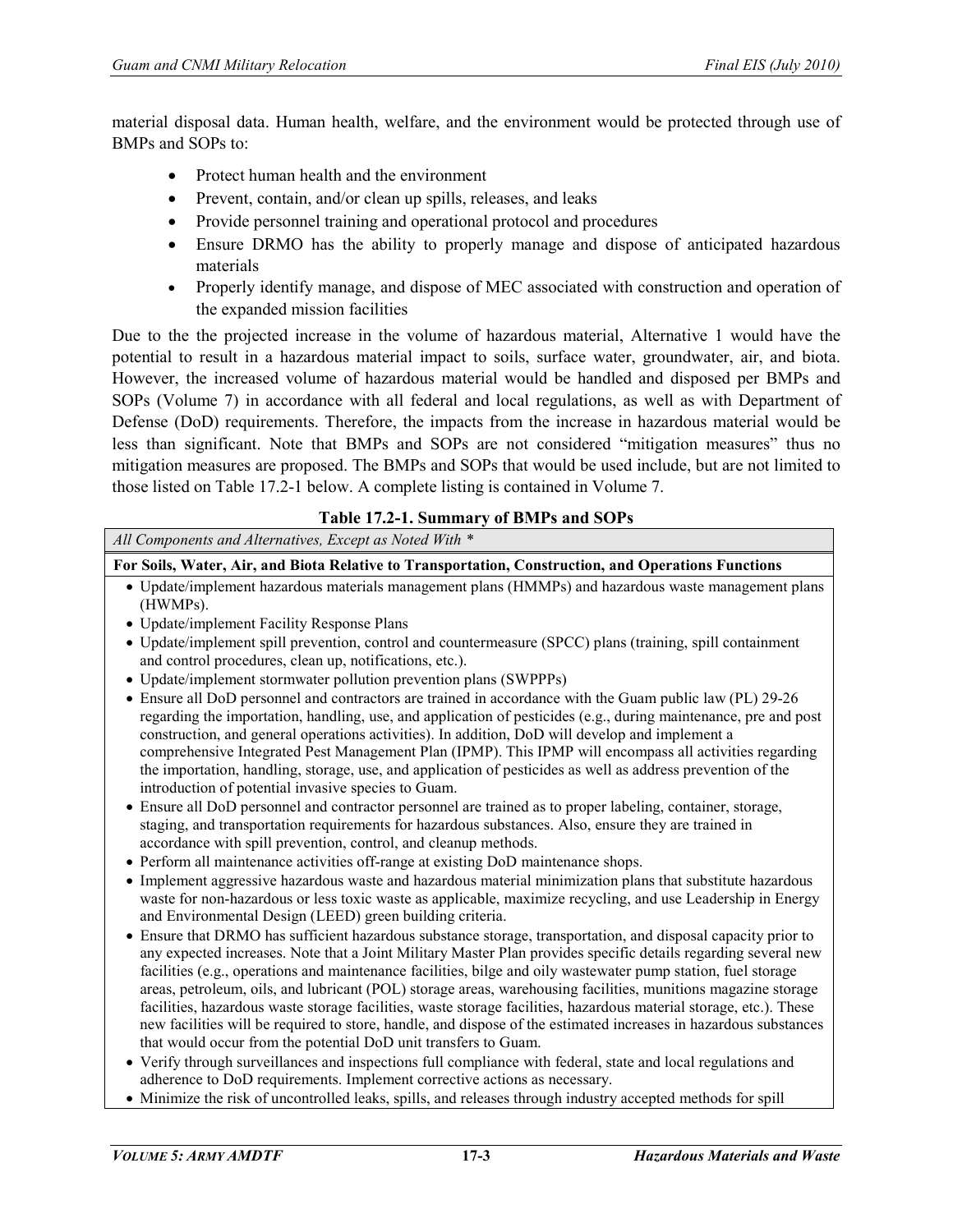*All Components and Alternatives, Except as Noted With \**

prevention, containment, control, and abatement.

- Implement land use controls, fencing, signage, periodic inspections, and other means to ensure no unauthorized access to MEC, former landfills, and/or hazardous substances.
- Implement public awareness education seminars and workshops regarding the dangers of MEC, the importance of staying off firing ranges, and what to do if possible MEC is found.
- Conduct site investigation(s) to define existing conditions of former Landfill Site  $# 1.*$
- Ensure any work conducted in the area of former waste sites such as Landfill #1 is conducted in accordance with 29 CFR 1910.120 (hazardous waste operations and emergency response operations).<sup>\*</sup>
- Minimize the use of contaminated sites for new construction. When new construction occurs on sites where contamination and/or MEC has been identified, ensure that the risk of human/ecological risk and exposure is minimized via the use of a site-specific health and safety plans, engineering and administrative controls, and PPE. These site-specific health and safety plans must specifically address how these controls will be implemented to ensure the protection of human health and the environment. Conduct Phase I and II Environmental Site Assessments prior to construction activities and ensure designs consider and address contaminated sites as appropriate. Also, these projects would be subject to regulatory oversight from Guam Environmental Protection Agency and/or U.S. Environmental Protection Agency (USEPA).
- Ensure that soils to be excavated are well characterized, properly handled, and disposed of in accordance with all applicable federal, state and local regulations and DoD requirements to minimize dispersal of any contaminants that may be present.
- Ensure that site planning and activities are conducted in accordance with Naval Ordnance Safety and Security Activity (NOSSA) Instruction 8020.15B Explosives Safety Review, Oversight, and Verification of Munitions Responses (DoN 2010).

*Notes*:\* Does not apply to Headquarters/Housing Alternative 2 at Navy Barrigada

#### Toxic Substances

Toxic substances being addressed on Guam regardless of any DoD expansion include: asbestoscontaining materials (ACM), lead-based paint (LBP), polychlorinated biphenyls (PCBs), and radon. LBP and PCBs originating in Guam are transported by licensed transporters and disposed in permitted facilities in accordance with applicable federal, state, and local regulations and DoD requirements. ACM is disposed of at federal facilities in Guam.

The proposed action would not be expected to result in impacts from ACM, LBP, and PCBs. The USEPA banned most uses of PCBs in 1979 and banned LBP in 1978. In addition, ACM would not be used in new Army AMDTF facilities. PCBs, LBP, and/or ACM could be encountered during demolition of existing facilities, since older facility building materials may have contained theses substances. However, licensed contractors used for these projects would follow applicable testing, handling, and disposal protocol, procedures, and requirements if PCBs, LBP, and/or ACM are encountered. Therefore, impacts of PCBs, LBP, and/or ACM would be less than significant and no mitigation measures are proposed.

New facilities and/or structures could encounter radon gas intrusion; however, radon resistant construction techniques would be used and DoD would periodically test facilities constructed in known radon zones to verify that no unacceptable radon gas buildup occurs. As appropriate, radon mitigation measures would be installed. Therefore, the impacts from toxic substances would be less than significant.

#### Hazardous Waste

Proposed construction activities would result in an increase in the generation of hazardous waste. Construction activities would increase the use of pesticides, herbicides, adhesives, lubricants, solvents, corrosive liquids, and aerosols. It is estimated that approximately 8,000 lbs (3,629 kg) of hazardous wastes would be generated from Army AMDTF facilities construction projects. This estimate was based upon professional judgment and DRMO Guam hazardous waste disposal data.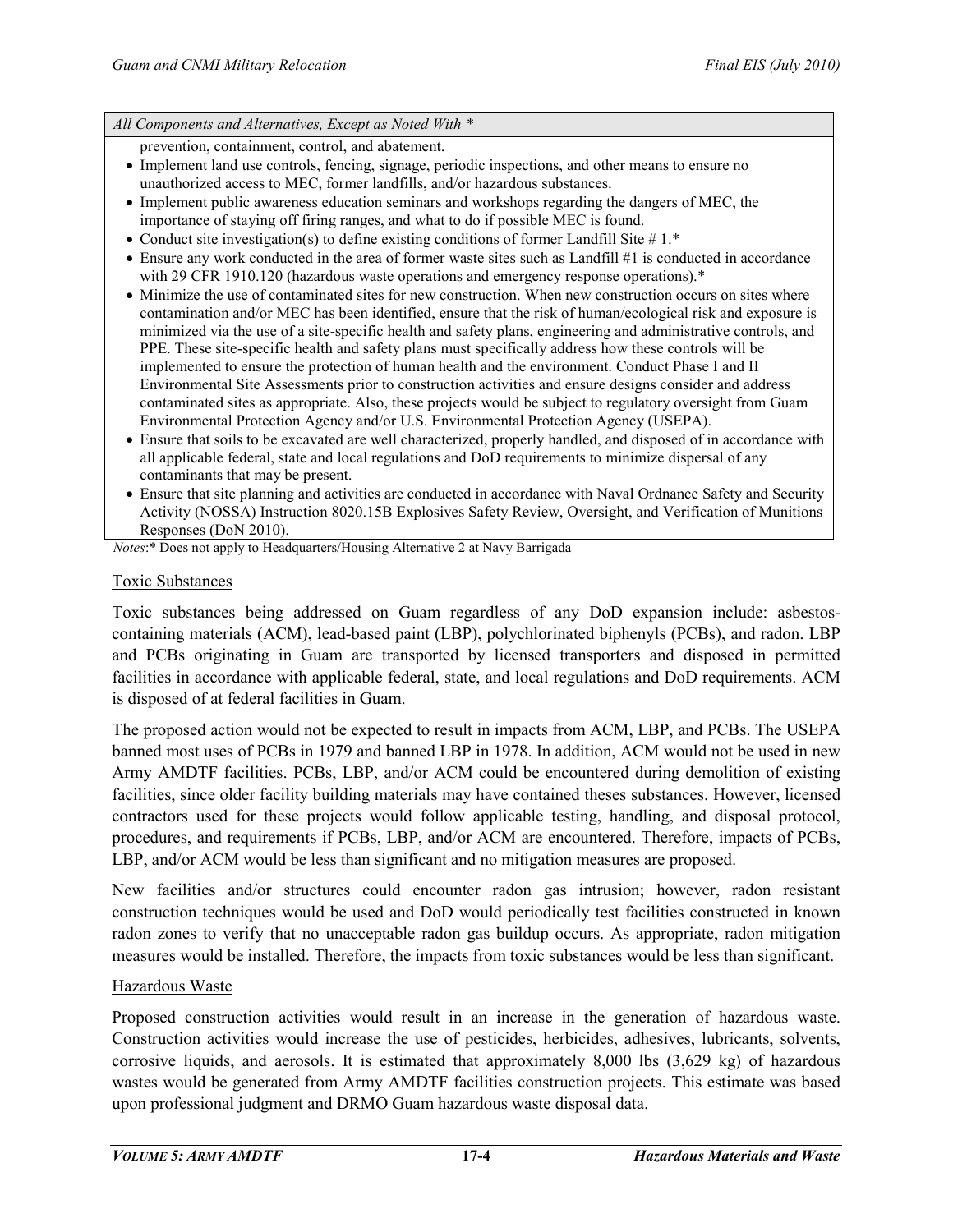The projected increase in the volume of hazardous waste represents a potential hazardous waste impact to soils, surface water, groundwater, air, and biota. However, the increased volume of hazardous waste would be handled and disposed per BMPs and SOPs in accordance with all federal, state and and local regulations, as well as with DoD requirements. BMPs and SOPs that would be used include, but are not limited to: used include but are not limited to, those listed on Table 17.2-1 and in Volume 7. Therefore, the impacts from the increase in hazardous waste would be less than significant.

#### *Waste Sites*

As described in Volume 2, Section 17.1.3; Volume 9, Appendix G; and shown in the various associated Chapter 17 figures, there are waste sites undergoing characterization and/or restoration under various DoD environmental programs located within or in close proximity to the overall areas of the proposed expansion. Consideration and careful attention during project design phases must be given prior to construction to avoid overlap with these sites. If relocation of proposed construction projects that may overlap these waste sites is not possible, then various BMPs and construction operational protocol must be followed to protect human health and the environment. In addition, special design techniques and methodology will be required to ensure the long-term structural integrity of proposed construction projects.

Under Headquarters/Housing Alternatives 1 and 3, Army AMDTF facilities housing and administrative facilities would be co-located with Marine Corps facilities in the vicinity of several waste sites. As described in Volume 2 Section 17, through implementation of site planning and investigation, BMPs, SOPs and land use controls, hazardous waste impacts associated with the waste sites would be less than significant. Under Headquarters/Housing Alternative 2 there would be no Army AMDTF construction at Finegayan, thus there would be no hazardous waste impact associated with the waste sites in the Finegayan area as a result of the Army action alone.

#### *Explosives Safety Hazards*

The proposed expansion areas are likely to contain MEC (NAVFAC Marianas 2010). NOSSA Instruction 8020.15B establishes the Explosive Safety Submission (ESS) process to provide effective review, oversight, and verification of the explosives safety aspects of munitions responses. In order to comply with this instruction, an island wide ESS is being prepared (NAVFAC Marianas 2010). When the ESS has been endorsed by NOSSA and approved by the DoD Explosive Safety Board, SOPs and operational protocol would be developed for addressing explosive safety hazards of MEC in the proposed construction areas (NAVFAC Marianas 2010b).

# 17.2.2.2 Operations

This subsection analyzes possible impacts related to the operational phase of the proposed Army AMDTF. For the most part, operations associated with the headquarter/housing component would be residential/recreational and administrative in nature; the hazardous materials/waste impact of these activities would be less than significant through pollution prevention and community awareness/recycling programs. Operational activities would be the same for all alternatives of each component (headquarters/housing, weapons storage, and weapons emplacement). Army AMDTF training operations involve missile transport/storage training, communications/radar operations, and non-fire maneuvers. This section discusses the environmental consequences and mitigation measures associated with the training activities.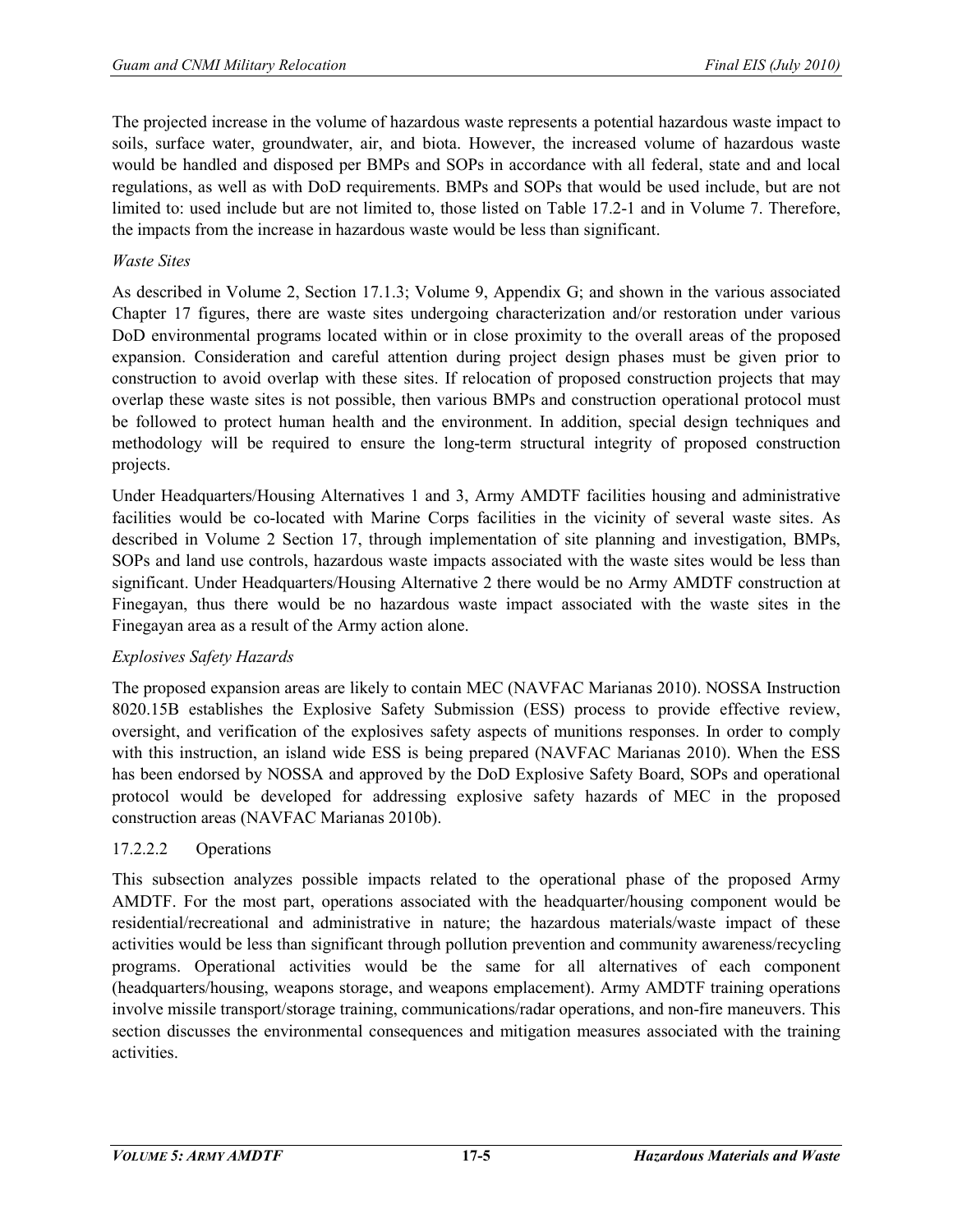#### Hazardous Materials

Army AMDTF training operations would require the use of military transport vehicles and thus increase the use of fuels and POLs. An estimated 1,600 lbs (726 kg) of hazardous materials would be generated from AMDTF operations annually. This estimate was based upon professional judgment and DRMO Guam hazardous material disposal data.

The projected increase in the volume of hazardous materials represents a potential impact to soils, surface water, groundwater, air, and biota. However, the increased volume of hazardous materials would be handled and disposed per BMPs and SOPs in accordance with all federal and local regulations, as well as with DoD requirements (see Table 17.2-1 and Volume 7). Therefore, the impacts from the increase in hazardous materials would be less than significant.

#### Toxic Substances

Activities associated with training operations would result in less than significant impacts from toxic substances (e.g., ACM, LBP, PCBs, or radon). BMPs and SOPs would be implemented as appropriate (see Volume Table 17.2-1 and Volume 7) making these potential impacts less than significant.

#### Hazardous Waste

There may be limited generation of hazardous wastes as a result of Army AMDTF range operations. Hazardous wastes generated could include: solvents, corrosive or toxic liquids, pesticides/herbicides, and aerosols (primarily used for vehicle maintenance). An estimated 2,500 lbs (1,134 kg) of hazardous waste would be generated from Army AMDTF operations annually. This estimate was based upon professional judgment and DRMO Guam hazardous waste disposal data.

The projected increase in the volume of hazardous waste represents a potential impact to soils, surface water, groundwater, air, and biota. However, the increased volume of hazardous waste would be handled and disposed per BMPs and SOPs in accordance with all federal and local regulations, as well as with DoD requirements (see Table 17.2-1 and Volume 7). Therefore, the impacts from the increase in hazardous waste would be less than significant.

#### 17.2.2.3 Summary of Impacts

The projected increase in the volume of hazardous material/waste represents a potential hazardous impact to soils, surface water, groundwater, air, and biota. However, the increased volume of hazardous materials/waste would be handled and disposed per BMPs, SOPs, and all applicable federal and local regulations, as well as DoD requirements (see Table 17.2-1 and Volume 7). Therefore, the impacts from the increase in hazardous materials/waste for all alternatives would be less than significant.

# **17.2.3 No-Action Alternative**

Under the no-action alternative, none of the proposed DoD expansion activities would be implemented on Guam and existing conditions would remain unchanged. Therefore, there would be no environmental impacts or consequences under the no-action alternative. However, the DoD required mission would not be fulfilled.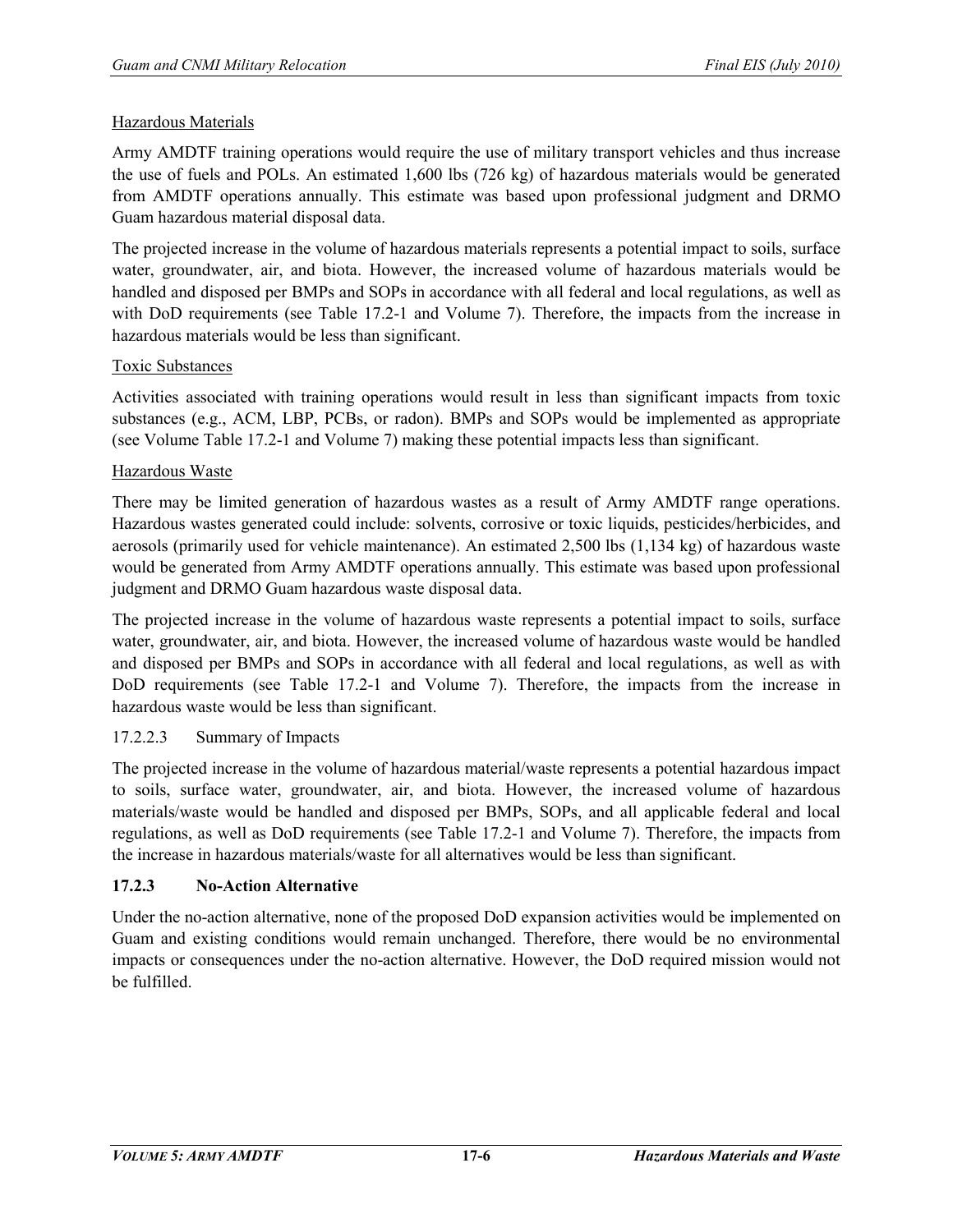#### **17.2.4 Summary of Impacts**

Tables 17.2-2, 17.2-3, and 17.2-4 summarize the potential impacts of each major component – headquarters/housing, munitions storage, and weapons emplacement, respectively. A text summary is provided below.

**Table 17.2-2. Summary of Headquarters/Housing Impacts – Alternatives 1, 2, and 3** 

| Alternatives 1,2 and 3                                                                                                                                                                                                                                                                                                             |  |  |
|------------------------------------------------------------------------------------------------------------------------------------------------------------------------------------------------------------------------------------------------------------------------------------------------------------------------------------|--|--|
| Construction                                                                                                                                                                                                                                                                                                                       |  |  |
| <b>LSI</b>                                                                                                                                                                                                                                                                                                                         |  |  |
| Less than significant adverse impacts would occur                                                                                                                                                                                                                                                                                  |  |  |
| As with all operations using hazardous substances, there is a possibility for an inadvertent leak, spill, or                                                                                                                                                                                                                       |  |  |
| release                                                                                                                                                                                                                                                                                                                            |  |  |
| Less than significant impact to hazardous materials/waste management and disposal capacity due to                                                                                                                                                                                                                                  |  |  |
| expansion of facilities prior to expected increases                                                                                                                                                                                                                                                                                |  |  |
| Operation                                                                                                                                                                                                                                                                                                                          |  |  |
| LSI                                                                                                                                                                                                                                                                                                                                |  |  |
| Less than significant adverse impacts would occur                                                                                                                                                                                                                                                                                  |  |  |
| As with all operations using hazardous substances, there is a possibility for an inadvertent leak, spill, or                                                                                                                                                                                                                       |  |  |
| release                                                                                                                                                                                                                                                                                                                            |  |  |
| Less than significant impact to hazardous materials/waste management and disposal capacity due to<br>$\bullet$                                                                                                                                                                                                                     |  |  |
| expansion of facilities prior to expected increases                                                                                                                                                                                                                                                                                |  |  |
| $\mathbf{1}$ $\mathbf{1}$ $\mathbf{1}$ $\mathbf{1}$ $\mathbf{1}$ $\mathbf{1}$ $\mathbf{1}$ $\mathbf{1}$ $\mathbf{1}$ $\mathbf{1}$ $\mathbf{1}$ $\mathbf{1}$ $\mathbf{1}$ $\mathbf{1}$ $\mathbf{1}$ $\mathbf{1}$ $\mathbf{1}$ $\mathbf{1}$ $\mathbf{1}$ $\mathbf{1}$ $\mathbf{1}$ $\mathbf{1}$ $\mathbf{1}$ $\mathbf{1}$ $\mathbf{$ |  |  |

*Legend:* LSI = Less than significant impact

#### **Table 17.2-3. Summary of Munitions Storage Impacts – Alternatives 1, 2, and 3**

*Alternatives 1 ,2 and 3*

| <b>Construction</b> |                                                                                                              |
|---------------------|--------------------------------------------------------------------------------------------------------------|
| -LSI                |                                                                                                              |
|                     | Less than significant adverse impacts would occur                                                            |
|                     | As with all operations using hazardous substances, there is a possibility for an inadvertent leak, spill, or |

- release
- Less than significant impact to hazardous materials/waste management and disposal capacity due to expansion of facilities prior to expected increases

**Operation**

LSI

- Less than significant adverse impacts would occur
- As with all operations using hazardous substances, there is a possibility for an inadvertent leak, spill, or release
- Less than significant impact to hazardous materials/waste management and disposal capacity due to expansion of facilities prior to expected increases

*Legend:* LSI = Less than significant impact